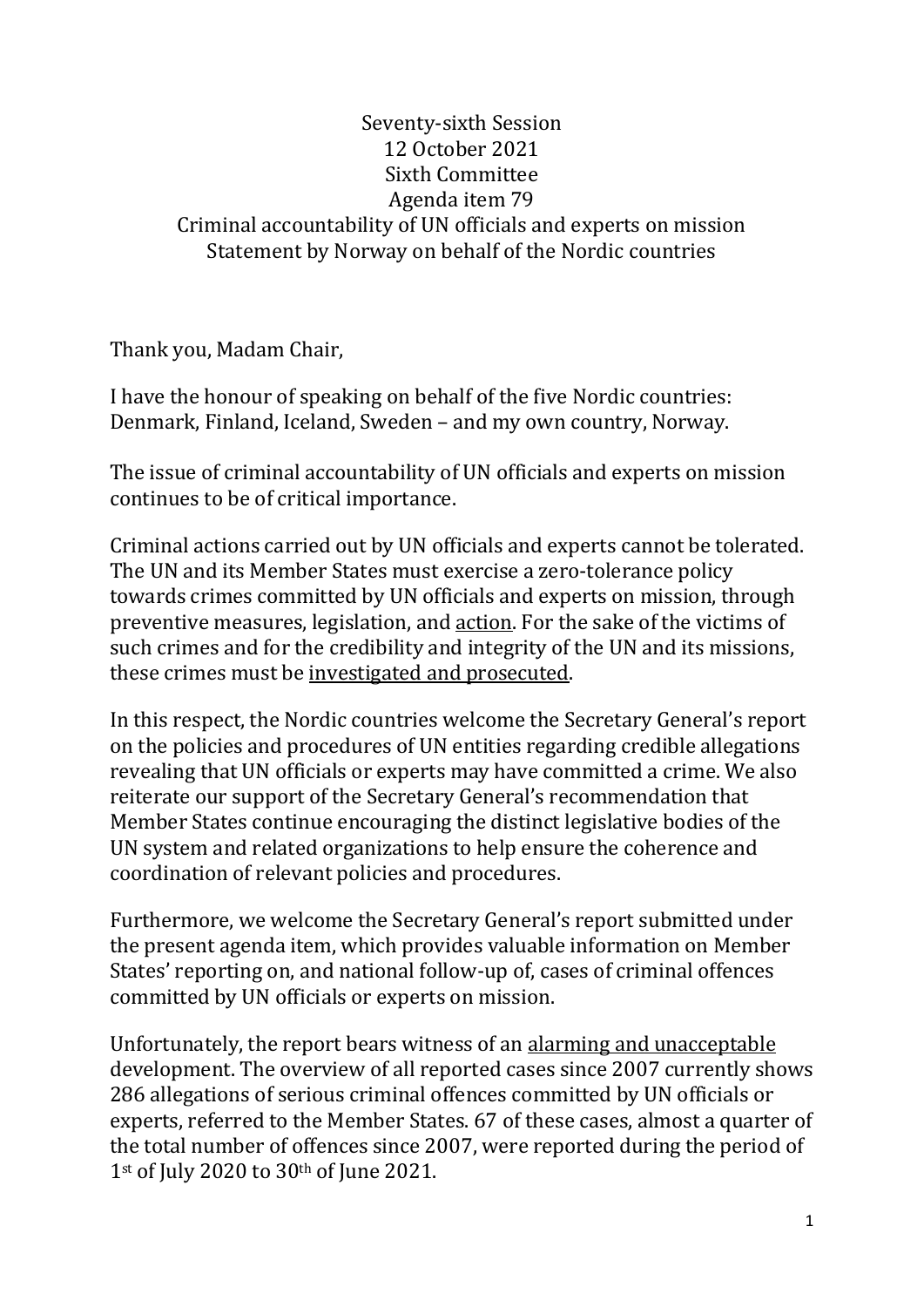The Nordic countries are particularly concerned by the allegations of sexual exploitations and abuse. Between 1st of July 2016 and 30th of June 2021, 24 credible allegations of sexual exploitation and abuse committed by UN officials and experts were referred to their States of nationality. Five of these cases occurred over the last reporting year. This high number confirms yet again the importance of the measures the UN has initiated to root out sexual exploitation and abuse from UN structures and operations over the past few years. The Nordic countries reiterate our support of the ongoing work of the Special Coordinator on improving the United Nations' response to sexual exploitation and abuse, and the Secretary-General's strategy to improve the organisation's system-wide approach to preventing and responding to such exploitation and abuse.

## Madam Chair,

Unfortunately, too many Member States fail to respond adequately to cases referred to them. This lack of response is not acceptable. As the list of referred cases of this kind lengthens drastically, without Member States providing the necessary information on their follow-up at the national level, the pressure against the UN and its Member States to address this serious problem increases. The Nordic countries therefore strongly encourage States that have not provided the required information regarding these cases to do so.

Member States have the primary responsibility for addressing the serious issue of accountability of UN officials and experts on mission. All Member States must establish jurisdiction over crimes committed by their nationals, while serving as UN officials or experts on mission.

When investigating and prosecuting these cases, all Member States must uphold the principles of due process and the rule of law. Moreover, it is equally important that all Member States ensure the effective protection of victims, witnesses, and whistle-blowers.

The Nordic countries once again urge all Member States that have not yet done so to submit, at their earliest convenience, relevant information to the Secretary-General regarding the status of their domestic legislation on this matter, in accordance with paragraphs 28 and 29 of resolution 75/132.

## Madam Chair,

In addition to reporting, further measures to ensure transparency and incentives for Member States to undertake the necessary legislative